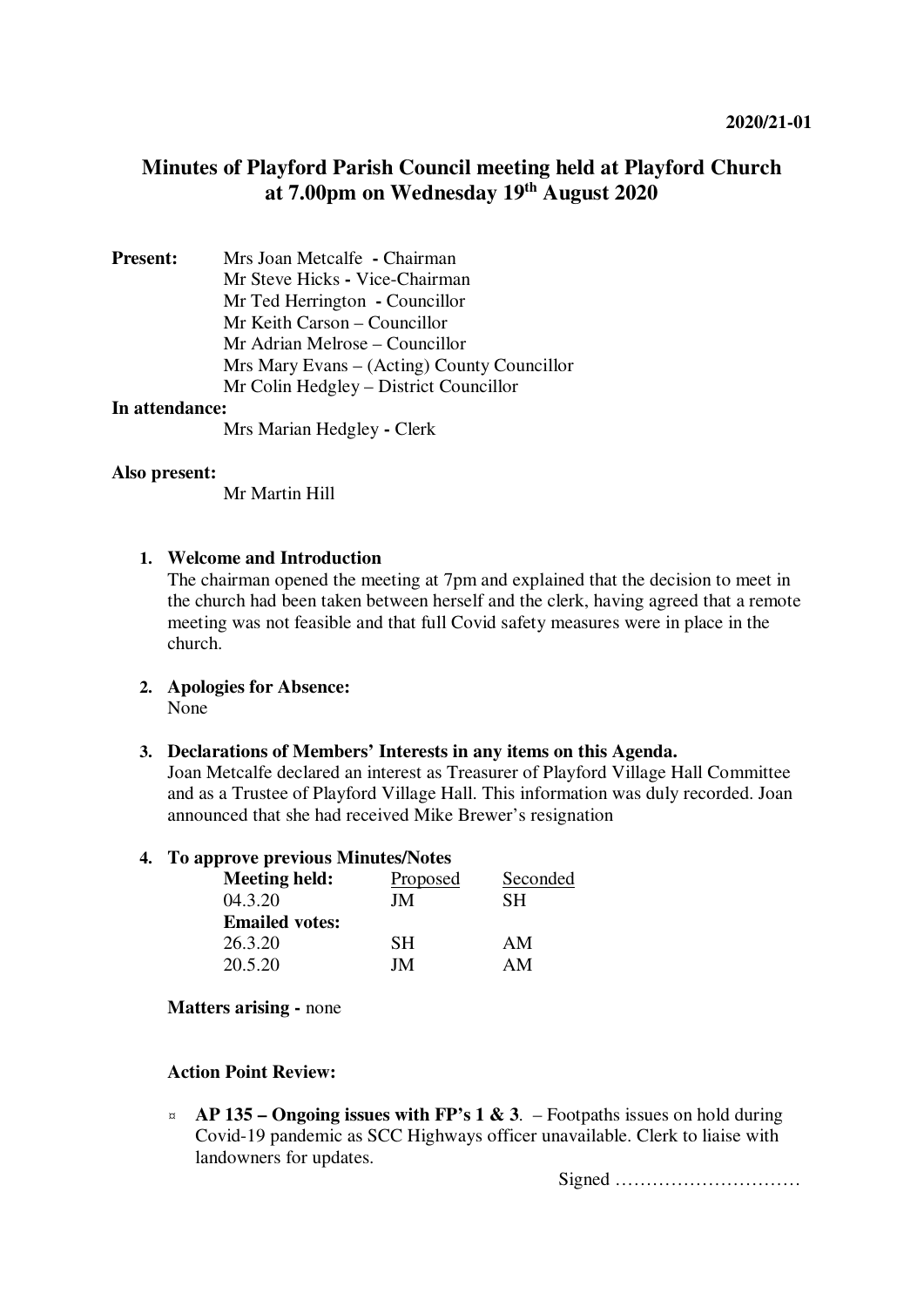- ¤ **AP144 Heavy Traffic warning signs for Church Lane** this is on hold until social distancing measures are relaxed.
- ¤ **AP147 Blocked culvert on LH side of entrance to Village Hall car park.** The blockage was successfully cleared by Binders Ltd in February but measures need to be taken to inhibit the build up of silt in future and to build up the sides of the ditch as a safety measure as it is close to the ramp leading to the village hall car park. Clerk to contact Sam Webber for advice – see also under Highways (para 8).
- ¤ **AP148 – Dead oak tree close to carriageway on C324** –this has been inspected by SCC Highways and not thought to be an immediate danger but will be monitored by routine inspection.
- ¤ **AP149 Two new grit bins in Church Road** these are expected be filled with grit before the winter months.
- ¤ **AP150 - Pavement in Spring Meadow damaged by residue of mud and slime from water issue on FP7.** Part of the pavement has been re-tarmacked and minor repairs effected to the rest of the affected areas.
- ¤ **AP151 Potholes at southern end of Butts Road reported** two potholes have been logged and works ordered 21.8.20
- ¤ **AP152 Blue algae growing on pond beside FP20 on Fynn Valley walk.**  Reported to Environment Agency and warning notices put around the pond by landowner – clerk to chase owners for update.
- ¤ **AP155- Drains on C324 blocked by silt and leaves again** clerk to report.

For more details see Action Log appended at end of the Minutes.

# **5. County Councillor's report**:

Cllr Mary Evans who is standing in as Co. Councillor for Playford gave her report and advised that Cllr Robin Vickery has resigned from the Co Council. New councillors will be elected in May 2021. She has been sending regular reports on the Covid-19 pandemic and keeping us up to date since the beginning of the lockdown period.

Mary explained that she is aware of the many niggling Highways-related problems experienced in Playford and requested that the clerk sends in a detailed report with reference numbers for her to chase up. We have submitted an application by post to Phoenix House for funds towards two SIDS poles and for our chosen locations to be approved – this has not been acknowledged and she will follow it up.

SCC is looking to spend money on "Quiet Lanes" in Suffolk – these are designated routes to be used for walking, exercising dogs, horses etc.

Signed ………………………………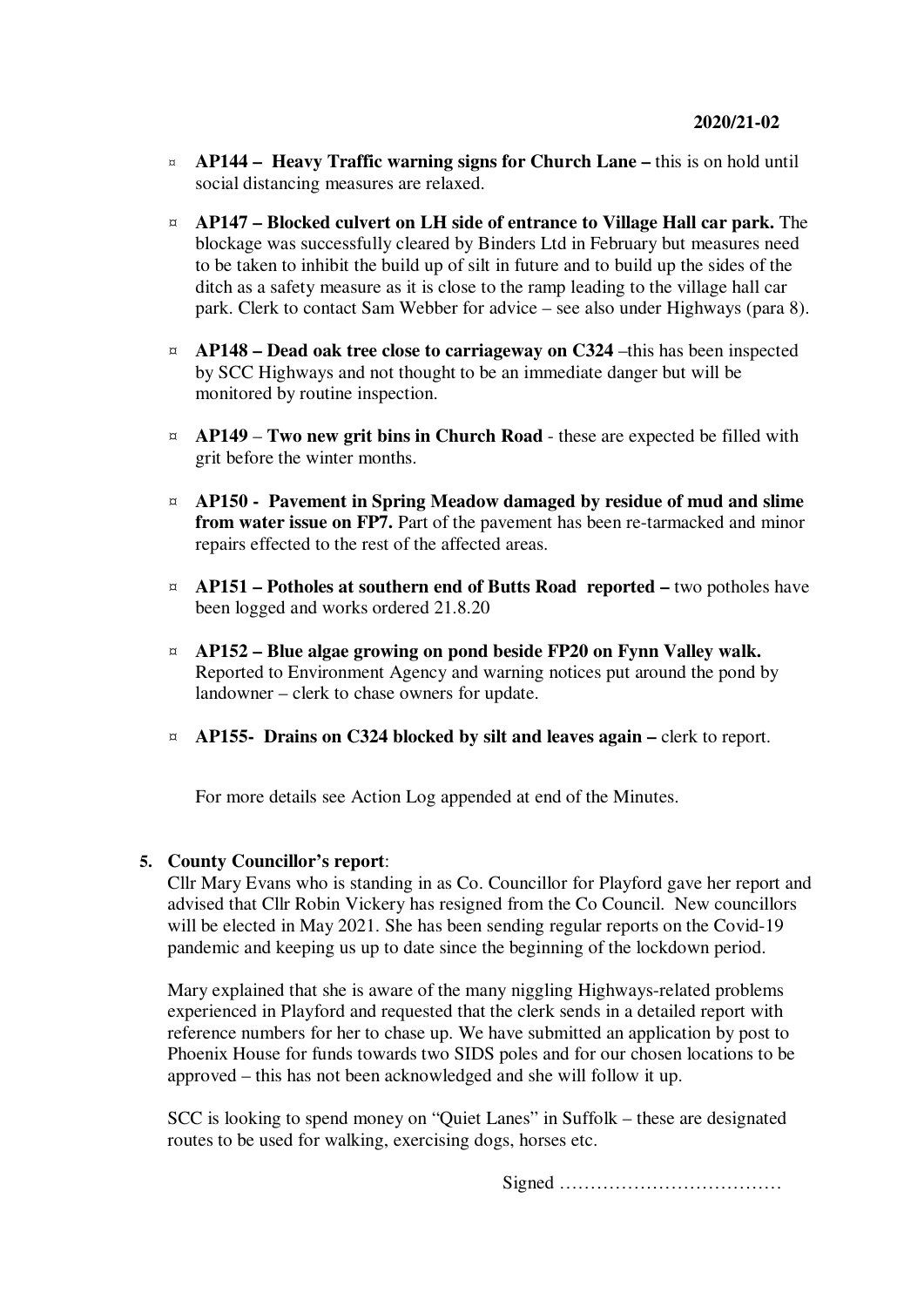### **2020/21-03**

Mary's special responsibility is with children's services and she has been organising school holiday schemes for children since March. There have been changes in government legislation so that parents are not prosecuted for not sending their children to school during the pandemic - this will be reversed eventually but is current at the moment. Home/school transport needs to be better organised.

TH brought the traffic flow issues on C324 to the attention of Cllr Evans – she is well aware of these problems and has discussed them with David Chenery of SCC Highways who is trying to provide a solution. She will approach him again for any further ideas.

Mary asked to be contacted if any Co. Council issues crop up.

# **6. District Councillor's report**

Colin Hedgley and Tony Fryatt have also been sending regular District Council reports during the pandemic but will revert to the normal schedule for reports soon.

In brief, Colin stated that:

- ESC has now taken over all parking in East Suffolk.
- District Council meetings all taking place via Zoom and this will continue for the foreseeable future.
- Suffolk Local Plan is expected to be received back from the Inspectors next month (September).
- The Hardship fund started at the beginning of the Covid pandemic has been provided by District Cllrs putting in £2K from their respective District Council budgets and has been much appreciated by many disadvantaged people.

Colin asked to be contacted if any other District Council issues arise.

# **7. Finance:**

| Clerk's salary for April - July as agreed in the budget  |         |
|----------------------------------------------------------|---------|
| SALC – annual subscription                               | £141.46 |
| $FLN$ – annual donation to magazine                      | £175.00 |
| CAS – Annual insurance renewal                           | £186.73 |
| Grundisburgh Baptist Church – donation re internal audit | £40.00  |
| HMRC -Q1 tax on clerks' salary                           | £286.00 |
| ICO annual subscription by D/D                           | £35.00  |

Above payments proposed by JM and seconded by AM

o Credits received:  $6.4.20 \text{ R}$ 

| 6.4.20 | Reclaimed VAT          | £806.93  |
|--------|------------------------|----------|
| 1.5.20 | Precept 1st instalment | £4000.00 |

Signed ……………………………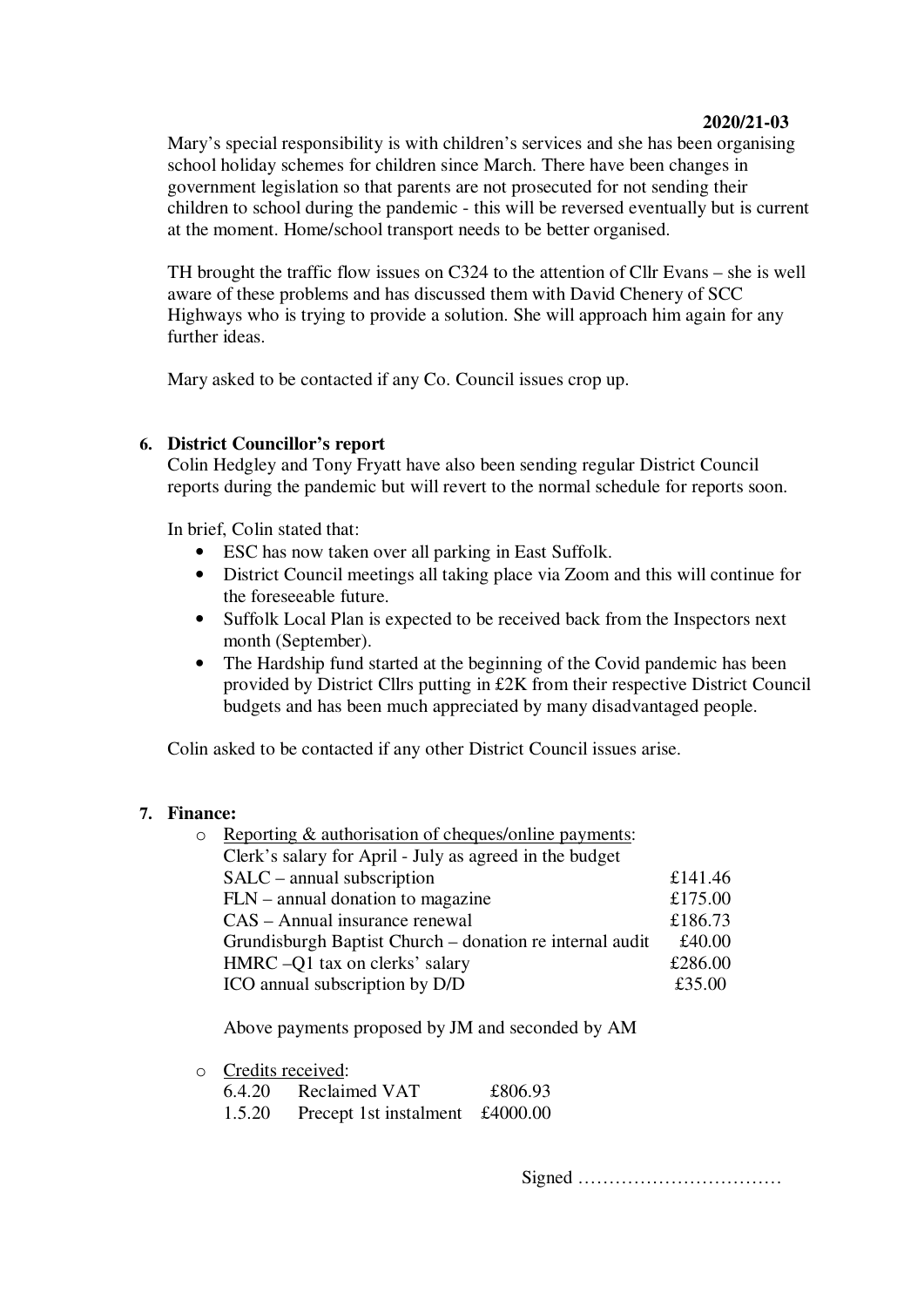o Bank Balances:

| Current a/c $£6147.00$ |          |
|------------------------|----------|
| NS&I                   | £3403.14 |

A bank reconciliation was carried out by SH.

### o Annual Audit:

The internal audit was carried out by Colin Grimwood in April and the following four documents were agreed and adopted by email vote in May.

- Annual Audit report
- Annual Governance and Accountability Report (AGAR)
- Certificate of Exemption (from external audit)
- Accounting Statement for 2019-20

The documents were signed by the Chairman and Clerk and the Exemption Certificate submitted to the external auditors PKF Littlejohn LLP on 4.6.20. The accounts have been made available for viewing between  $20<sup>th</sup>$  July –  $29<sup>th</sup>$ August 2020 for the exercise of public rights.

See Notes on Email vote taken  $20<sup>th</sup>$  May 2020 listed with parish council minutes on the parish website.

- o Budget for 2020/21 –the budget was examined and found to be on track, Proposed by JM and seconded by KC
- o Pricing of Assets review

This was circulated to all councillors prior to the meeting and accepted as a true record, proposed by JM and agreed unanimously. The oak tree listed in the assets will need to be removed as it has died and the bench donated to the parish council by Ipswich Ramblers will need to be added to the list. This will be done at the end of the accounting period.

# **8. Highways**

- o Flooding issues/Drain clearance
	- C324 -Drains cleared on  $19<sup>th</sup>$  Feb this year but silt is building up again, clerk will request drain clearance again – see Action Log.
	- Blockage under car park entrance at Village Hall cleared successfully see Action Log for details.
	- **Plastic marker post on the village triangle has been knocked over again** – clerk to ask if Sam Webber could fix this if possible.
- o Footpath issues See Action Points review

# **9. Neighbourhood Plan – update**

NP Chairman Keith Carson reported that the end of year completion certificate for the Groundwork grant has now been received. Planning Direct is not fully functional at present but Keith will chase director Andrew Cann for progress. The new Local Plan should be ready to be launched very shortly and it has to be decided whether to wait for this or whether to complete the N/Plan under the existing Local Plan.

Signed ……………………………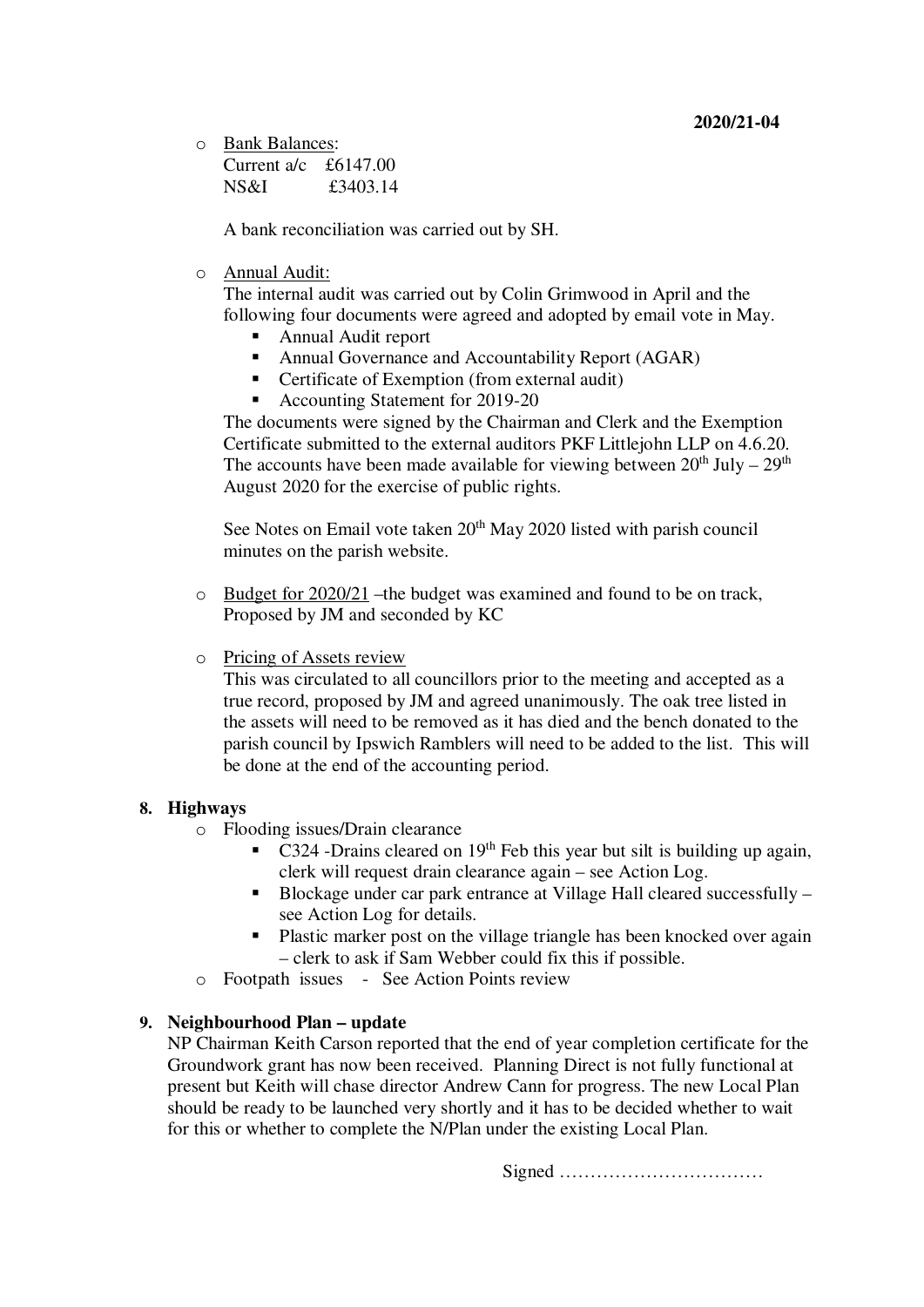### **10. Planning Issues**.

- **Application DC/20/0894/VOC** Variation of Condition of planning permission DC/19/2217/FUL at Heath Cottage, Playford, IP5 1DA. Position of office and garage switched from right to left of car port. Playford PC supported this application by email vote – response sent to ESC Planning Dept 20.3.20. Proposed by JM, seconded by KC.
- **Application DC/20/1732/FUL** Conversion & extension of existing agricultural building to form one dwelling (following approval of prior notification application DC/19/4256/PN3 for the change of use of agricultural building to two residential dwellings). Playford PC supported this application by email vote – response sent to ESC Planning Dept 9.6.20. Proposed by JM, seconded by KC.

# **11. Website accessibility.**

The parish council section of Playford village website needs to be brought into line with current legislation on website accessibility by 22nd September 2020. JM has assessed the site and liaised with webmaster Phil Holmes and they have agreed that it is compliant – she and the clerk have also amended various out-of-date information. The PC also needs to consider how to keep the googlemail news circulation going when Phil is not available.

### **12. Proposed Code of Conduct**

The newly proposed Code of Conduct has been circulated to all councillors and noone disagreed with any aspect. It has been under consultation with the LGA and once approved, the new code will act as a template to be modified to suit individual councils. JM will take the document and personalise it for Playford when appropriate, for Playford councillors to accept.

# **13. Ipswich Ramblers' bench**

Ipswich Ramblers have been presented with a commemorative bench which they would like to be installed in Playford beside the water meadow along the Fynn Valley walk. This was agreed by all councillors - see notes on Site Meeting held on  $18<sup>th</sup>$  June 2020. To be able to insure the bench effectively, the parish council has taken over ownership of the bench so that it can be added to Asset Register and be covered with the rest of the assets.

#### **14. Correspondence –** received up to 19th August 2020

- a. **East Suffolk Co.** Statutory Consultation re PSP order on dogs controls on specified land in East Suffolk district.
- b. **East Suffolk Co**. Notification of permission granted to build Lowestoft's third crossing.
- c. **East Suffolk Co**. Local Plan Consultation on Main Modifications.
- d. **Clare, Countess of Euston, HM Lieutenant for Suffolk** Writing to thank the PC on the 75<sup>th</sup> Anniversary of VE Day for all that we are doing to support the community and to enclose a copy of the Queen's address she made to the nation and a message of gratitude from the Duke of Edinburgh.

Signed ……………………………